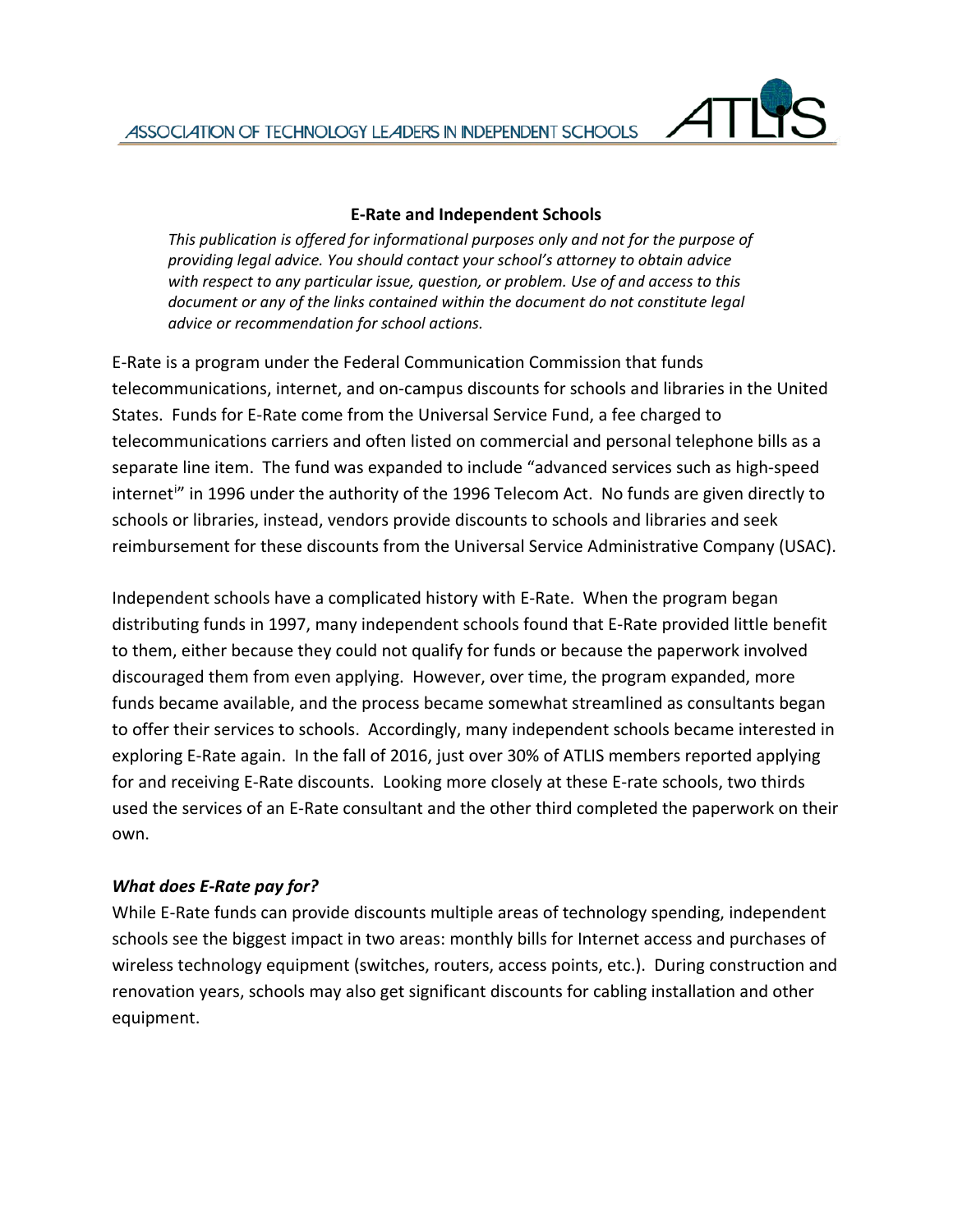### *Who is eligible for E-Rate?*

Almost all independent schools are eligible. It is easier to say who is ineligible for E-Rate:

- (1) for-profit schools
- (2) (2) schools with an endowment valued at more the \$50 million dollars.

This means that all independent schools that are not-for-profit institutions with endowments valued at less than \$50 million dollars *are* eligible to apply for E-Rate funds.

## *Does E-Rate require that a school tightly filters Internet access?*

Schools receiving E-Rate must filter according to "community standards." These are the standards that a school community has already determined for the current filtering situation and the standards do not need to change. Schools that do not have a written policy outlining their current standards for Internet filtering (even if they choose not to filter) would be wise to create one prior to applying for E-Rate funds.

### *What discounts does a school get?*

The amount of the discount is based on the percentage of students in the school who are deemed "low income" according to Federal Free and Reduced Lunch Guidelines<sup>[ii](#page-2-1)</sup>. The school is not required to name or list the students or actually provide a free lunch, but rather count the number of students who meet the defined income threshold. Your financial aid office can gather this information (again, without naming any students) and provide you with the number. Once eligibility is determined, independent schools will generally see a 40% discount on their Internet bills. Equipment discounts vary from 40 to 90%; most independent schools will receive discounts closer to the 40% amount.

#### *Do I have to switch providers?*

No, you will need to review bids and determine which provider best meets your needs. There is no requirement to accept the lowest bid; however, you are obligated to receive bids for a minimum of 28 days before making your decision.

## *Will E-Rate tell me what brands of equipment to purchase?*

No, you will need to review bids and determine the equipment that best meets your needs. There is no requirement to purchase the least expensive option; however, you are obligated to receive bids for a minimum of 28 days before making your decision.

## *Will I be inundated with information from vendors when I am in the bid process?*

In short, yes. It is wise to set up a separate email address for receiving bids.